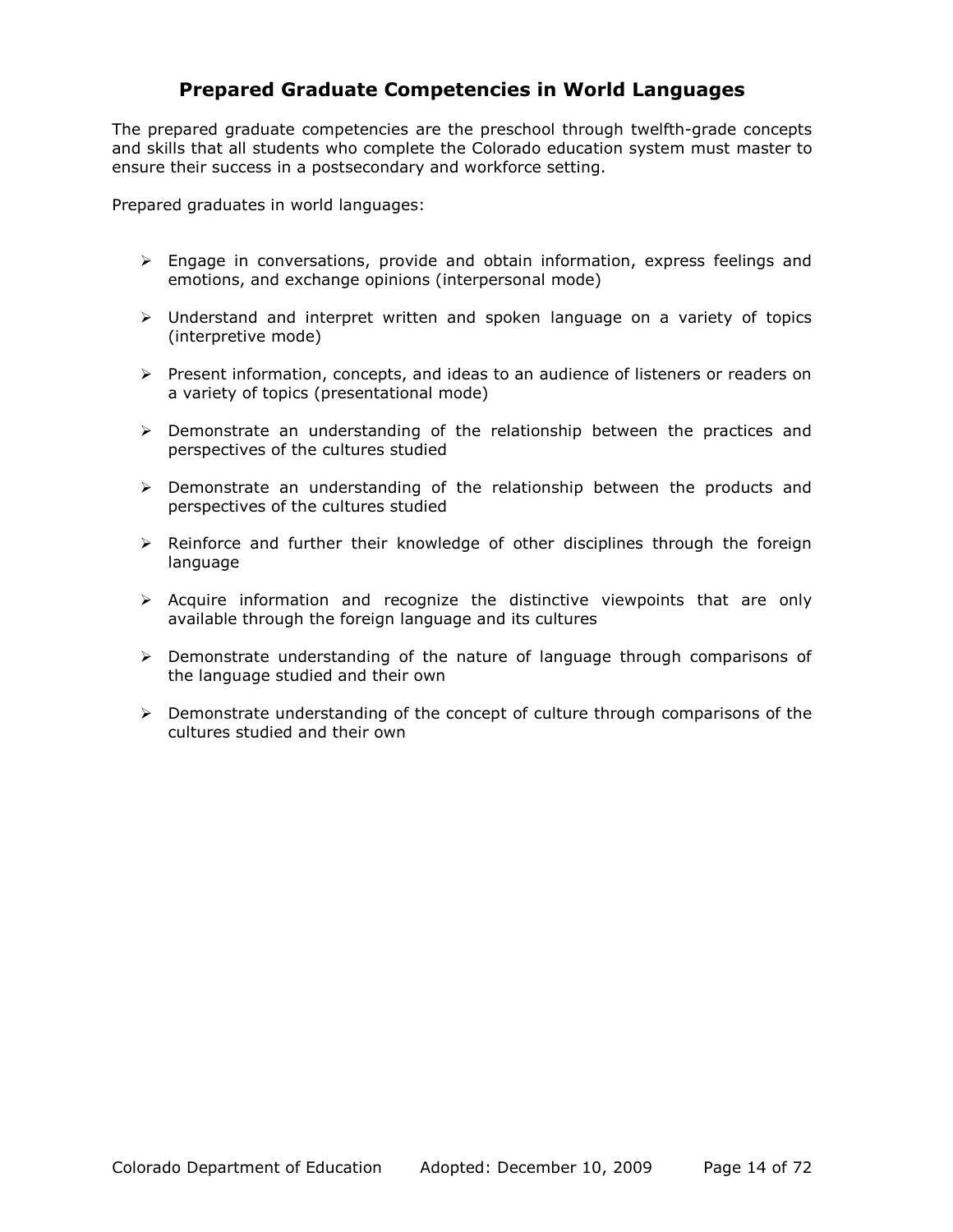## **Prepared Graduate Competencies in Reading, Writing, and Communicating**

The preschool through twelfth-grade concepts and skills that all students who complete the Colorado education system must master to ensure their success in a postsecondary and workforce setting.

Prepared Graduates:

- $\triangleright$  Collaborate effectively as group members or leaders who listen actively and respectfully pose thoughtful questions, acknowledge the ideas of others, and contribute ideas to further the group's attainment of an objective
- $\triangleright$  Deliver organized and effective oral presentations for diverse audiences and varied purposes
- $\triangleright$  Use language appropriate for purpose and audience
- $\triangleright$  Demonstrate skill in inferential and evaluative listening
- $\triangleright$  Interpret how the structure of written English contributes to the pronunciation and meaning of complex vocabulary
- $\triangleright$  Demonstrate comprehension of a variety of informational, literary, and persuasive texts
- ¾ Evaluate how an author uses words to create mental imagery, suggest mood, and set tone
- $\triangleright$  Read a wide range of literature (American and world literature) to understand important universal themes and the human experience
- ¾ Seek feedback, self-assess, and reflect on personal learning while engaging with increasingly more difficult texts
- $\triangleright$  Engage in a wide range of nonfiction and real-life reading experiences to solve problems, judge the quality of ideas, or complete daily tasks
- ¾ Write with a clear focus, coherent organization, sufficient elaboration, and detail
- ¾ Effectively use content-specific language, style, tone, and text structure to compose or adapt writing for different audiences and purposes
- $\triangleright$  Apply standard English conventions to effectively communicate with written language
- $\triangleright$  Implement the writing process successfully to plan, revise, and edit written work
- $\triangleright$  Master the techniques of effective informational, literary, and persuasive writing
- $\triangleright$  Discriminate and justify a position using traditional lines of rhetorical argument and reasoning
- $\triangleright$  Articulate the position of self and others using experiential and material logic
- $\triangleright$  Gather information from a variety of sources; analyze and evaluate the quality and relevance of the source; and use it to answer complex questions
- $\triangleright$  Use primary, secondary, and tertiary written sources to generate and answer research questions
- ¾ Evaluate explicit and implicit viewpoints, values, attitudes, and assumptions concealed in speech, writing, and illustration
- ¾ Demonstrate the use of a range of strategies, research techniques, and persistence when engaging with difficult texts or examining complex problems or issues
- $\triangleright$  Exercise ethical conduct when writing, researching, and documenting sources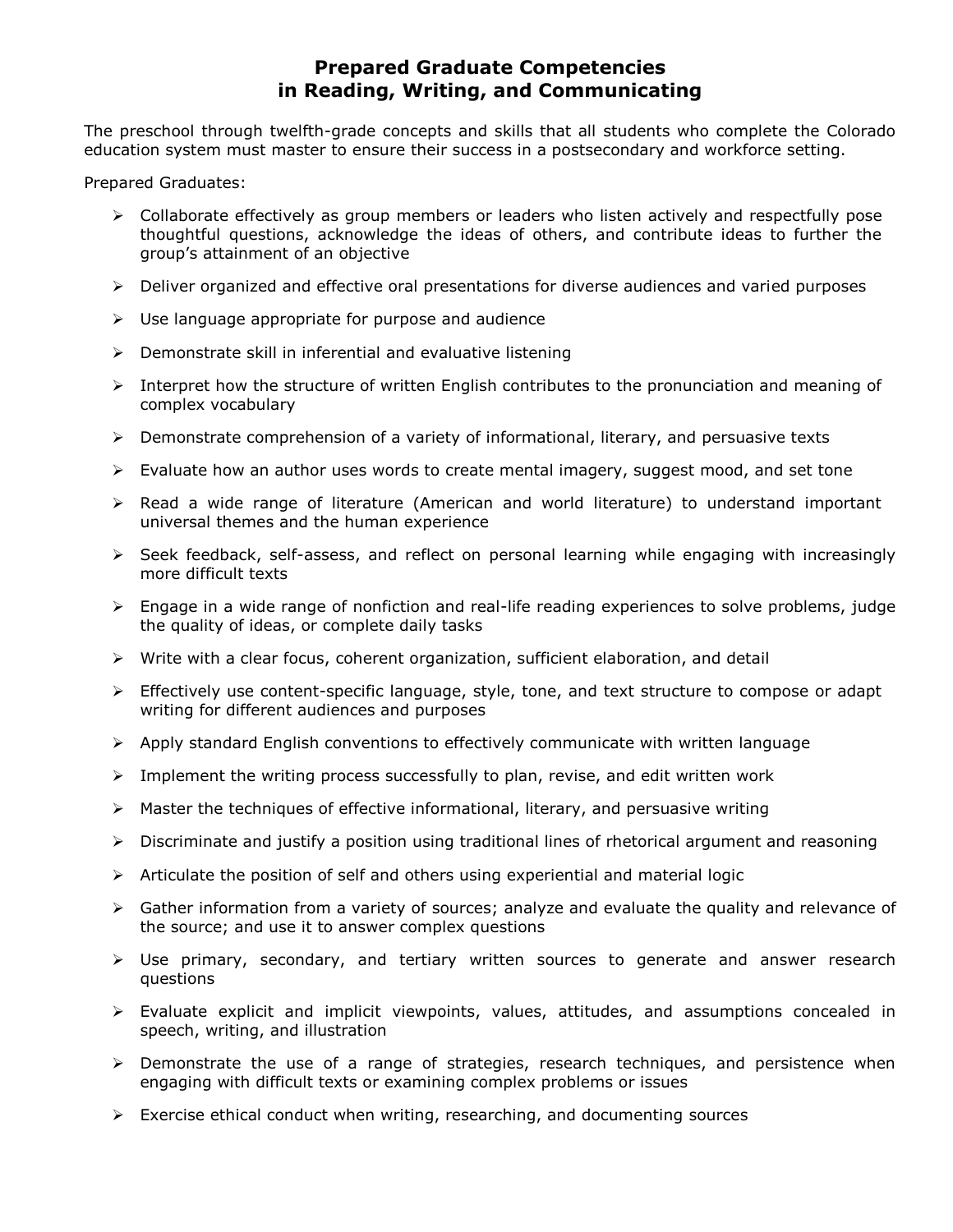### **Prepared Graduate Competencies in Social Studies**

The prepared graduate competencies are the preschool through twelfth-grade concepts and skills that all students who complete the Colorado education system must master to ensure their success in a postsecondary and workforce setting.

Prepared graduates in social studies:

- 1. Use the tools, thinking, and practices of history, geography, economics, and civics to:
	- a. Solve problems, make decisions and analyze issues from multiple perspectives as a responsible member of society
	- b. Read, write, and communicate ideas

Prepared graduates in history:

- 1. Develop an understanding of how people view, construct, and interpret history
- 2. Analyze key historical periods and patterns of change over time within and across nations and cultures

Prepared graduates in geography:

- 1. Develop spatial understanding, perspectives, and personal connections to the world
- 2. Examine places and regions and the connections among them

Prepared graduates in economics:

- 1. Understand the allocation of scarce resources in societies through analysis of individual choice, market interaction, and public policy
- 2. Acquire the knowledge and economic reasoning skills to make sound financial decisions (PFL)

Prepared graduates in civics:

- 1. Analyze and practice rights, roles, and responsibilities of citizens
- 2. Analyze the origins, structure, and functions of governments and their impacts on societies and citizens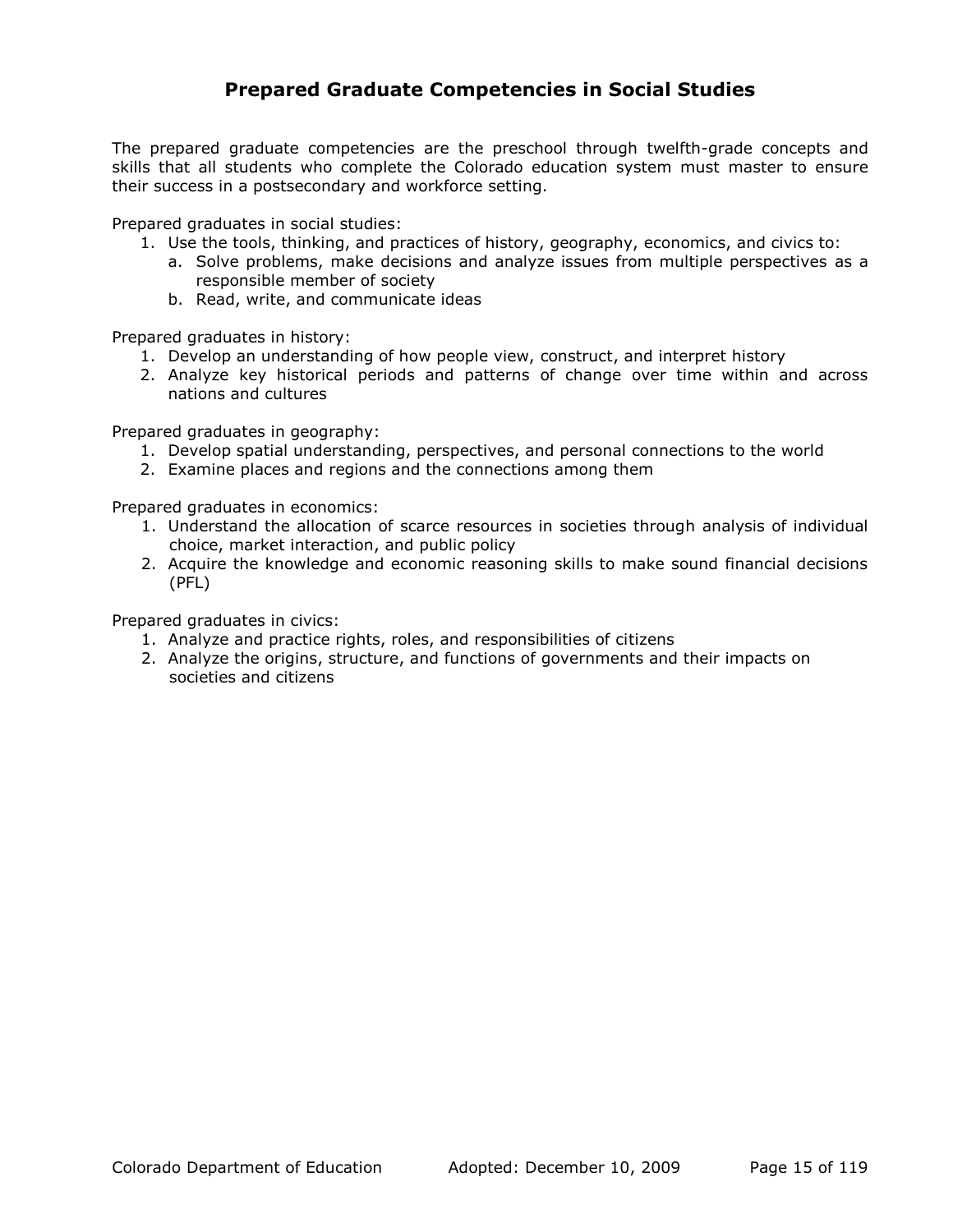#### **Prepared Graduate Competencies in Mathematics**

The prepared graduate competencies are the preschool through twelfth-grade concepts and skills that all students who complete the Colorado education system must master to ensure their success in a postsecondary and workforce setting.

Prepared graduates in mathematics:

- $\triangleright$  Understand the structure and properties of our number system. At their most basic level numbers are abstract symbols that represent real-world quantities
- $\triangleright$  Understand quantity through estimation, precision, order of magnitude, and comparison. The reasonableness of answers relies on the ability to judge appropriateness, compare, estimate, and analyze error
- $\triangleright$  Are fluent with basic numerical and symbolic facts and algorithms, and are able to select and use appropriate (mental math, paper and pencil, and technology) methods based on an understanding of their efficiency, precision, and transparency
- $\triangleright$  Make both relative (multiplicative) and absolute (arithmetic) comparisons between quantities. Multiplicative thinking underlies proportional reasoning
- $\triangleright$  Recognize and make sense of the many ways that variability, chance, and randomness appear in a variety of contexts
- $\triangleright$  Solve problems and make decisions that depend on understanding, explaining, and quantifying the variability in data
- $\triangleright$  Understand that equivalence is a foundation of mathematics represented in numbers, shapes, measures, expressions, and equations
- $\triangleright$  Make sound predictions and generalizations based on patterns and relationships that arise from numbers, shapes, symbols, and data
- $\triangleright$  Apply transformation to numbers, shapes, functional representations, and data
- $\triangleright$  Make claims about relationships among numbers, shapes, symbols, and data and defend those claims by relying on the properties that are the structure of mathematics
- $\triangleright$  Communicate effective logical arguments using mathematical justification and proof. Mathematical argumentation involves making and testing conjectures, drawing valid conclusions, and justifying thinking
- $\triangleright$  Use critical thinking to recognize problematic aspects of situations, create mathematical models, and present and defend solutions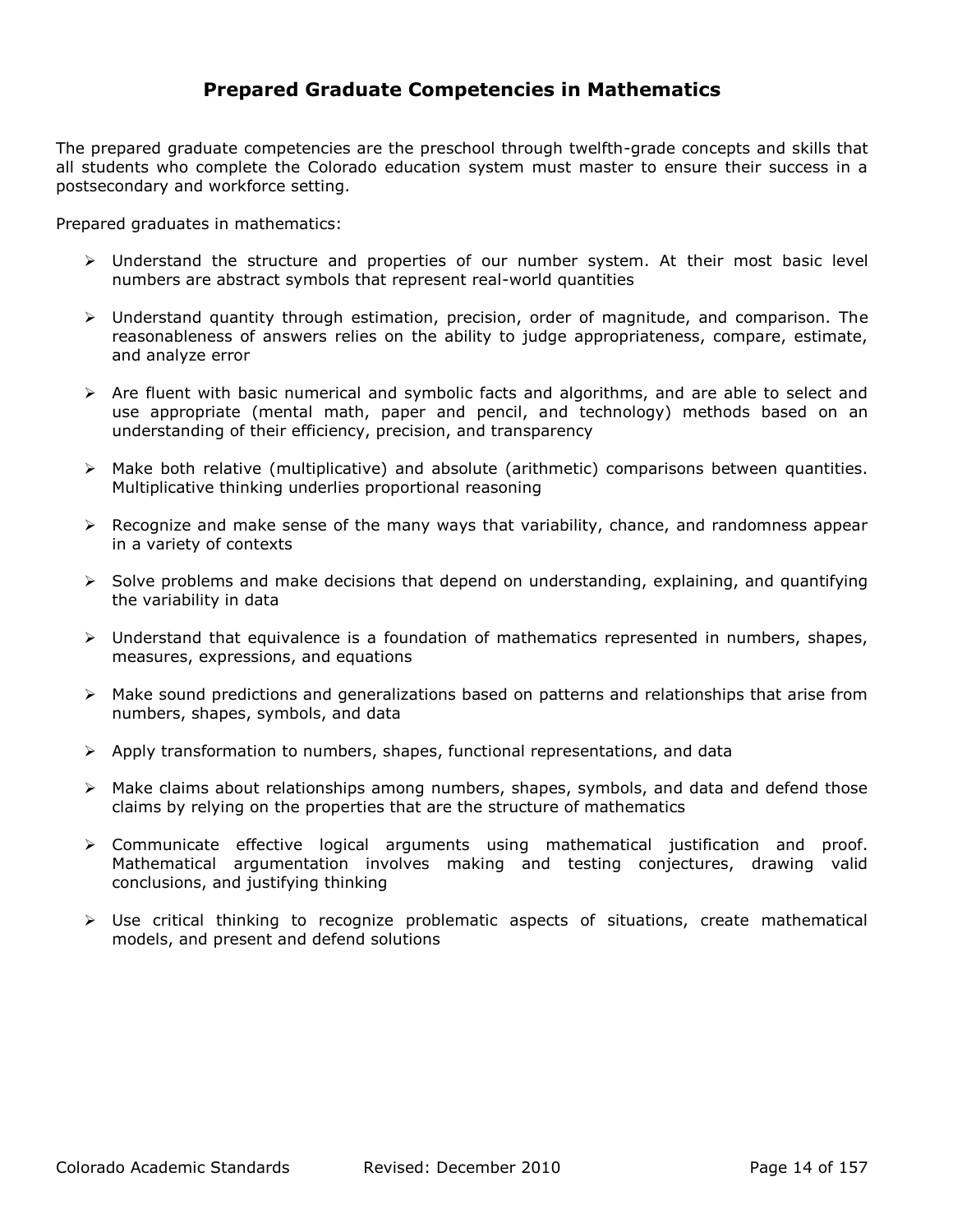## **Prepared Graduate Competencies in Visual Arts**

The preschool through twelfth-grade concepts and skills that all students who complete the Colorado education system must master to ensure their success in a postsecondary and workforce setting.

Prepared graduates:

- $\triangleright$  Recognize, articulate, and debate that the visual arts are a means for expression
- ¾ Make informed critical evaluations of visual and material culture, information, and technologies
- ¾ Analyze, interpret, and make meaning of art and design critically using oral and written discourse
- ¾ Explain, demonstrate, and interpret a range of purposes of art and design, recognizing that the making and study of art and design can be approached from a variety of viewpoints, intelligences, and perspectives
- ¾ Identify, compare, and interpret works of art derived from historical and cultural settings, time periods, and cultural contexts
- $\triangleright$  Identify, compare and justify that the visual arts are a way to acknowledge, exhibit and learn about the diversity of peoples, cultures and ideas
- $\triangleright$  Transfer the value of visual arts to lifelong learning and the human experience
- $\triangleright$  Explain, compare and justify that the visual arts are connected to other disciplines, the other art forms, social activities, mass media, and careers in art and non-art related arenas
- $\triangleright$  Recognize, interpret, and validate that the creative process builds on the development of ideas through a process of inquiry, discovery, and research
- $\triangleright$  Develop and build appropriate mastery in art-making skills, using traditional and new technologies and an understanding of the characteristics and expressive features of art and design
- $\triangleright$  Create works of art that articulate more sophisticated ideas, feelings, emotions, and points of view about art and design through an expanded use of media and technologies
- $\triangleright$  Recognize, compare, and affirm that the making and study of art and design can be approached from a variety of viewpoints, intelligences, and perspectives
- $\triangleright$  Recognize, demonstrate, and debate philosophic arguments about the nature of art and beauty (aesthetics)
- $\triangleright$  Recognize, demonstrate, and debate the place of art and design in history and culture
- $\triangleright$  Use specific criteria to discuss and evaluate works of art
- $\triangleright$  Critique personal work and the work of others with informed criteria
- $\triangleright$  Recognize, articulate, and implement critical thinking in the visual arts by synthesizing, evaluating, and analyzing visual information